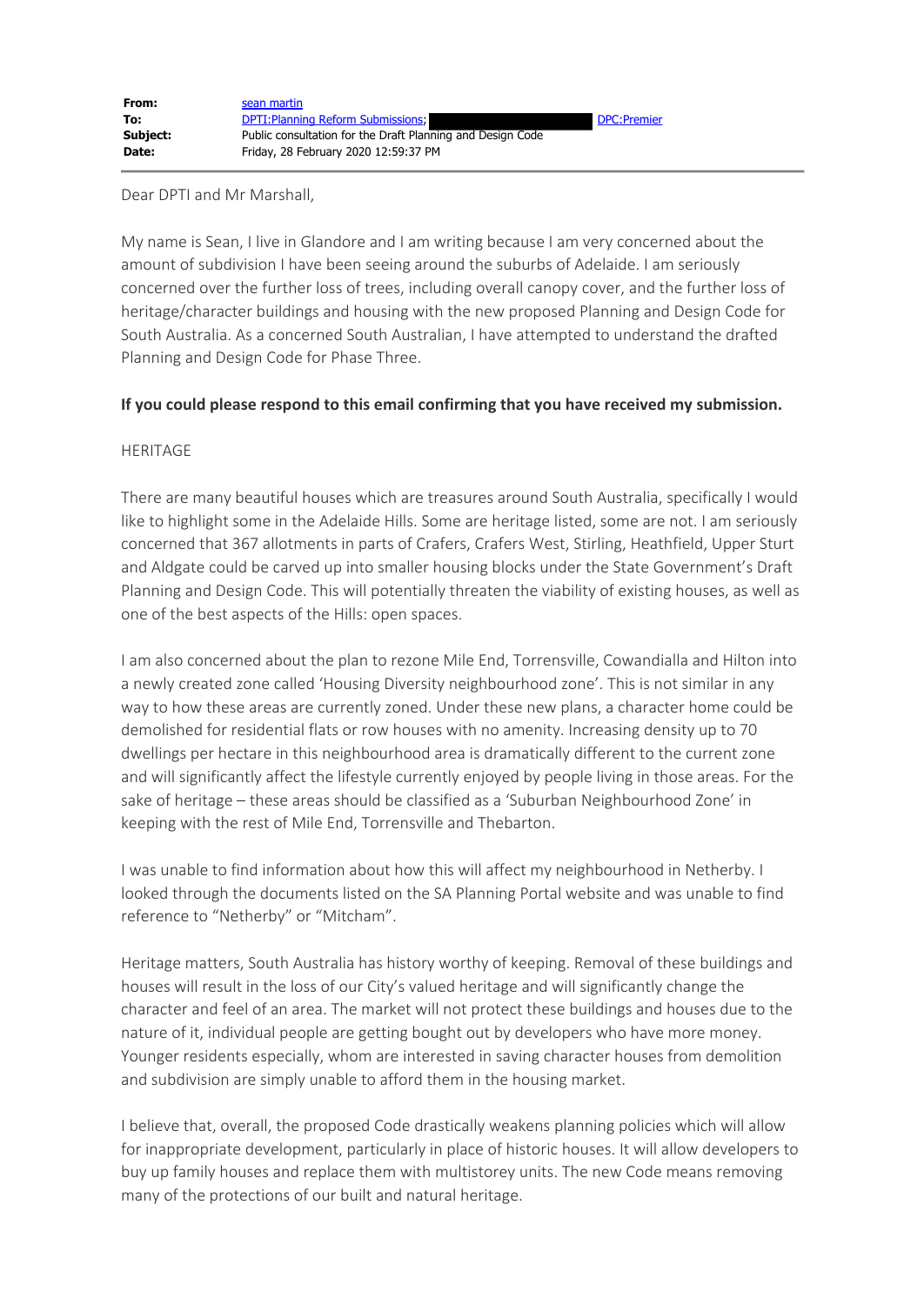My requests:

- A. contributory items not be removed from the Planning System;
- B. State and Local heritage listed buildings and houses not be demolished without determining that all other remedial treatments and measures are ineffective (i.e., that the building cannot be saved due to structural issues);
- C. that adjoining owner notifications be retained for all development, including new houses;
- D. non-complying development with 3<sup>rd</sup> party appeal rights be retained:
- E. councils retain control over planning and development in their areas;
- F. residents appeal rights against all new developments be retained;
- G. Historic Conservations Zones be retained with specific guidelines and strong demolition controls;
- H. that subdivision controls in quaint Residential Character Zones be retained;
- I. private open space % of a site for trees, vegetation and wildlife either be retained as it stands or increased;
- J. reduced overlooking, or retention of the current 1.7m;
- K. retained noise control (from e.g., air conditioners) and *not* reduction of it;
- L. that the hierarchy of commercial activities be retained (so as commercial shops/businesses cannot just be built anywhere);
- M. that subdivision be the minimum, rather than the majority, of developments;
- N. that the 29 specific residential policy areas that highlight the differences in local character of each suburb in our City be retained and NOT condensed into just three residential zones across Councils; and
- O. the process of heritage protection remains objective in nature and consistent in our City.

## **TREES**

I acknowledge and support that the State Planning Commission's Update Report confirmed that current lists of Significant Trees and Regulated Trees from Development Plans will be transitioned into the Code. I, however, remain concerned about the loss of overall canopy as even now, before implementation of any new code, I have seen mass removal of mature trees to be replaced with vegetation, such as a small bush, which does not remove the same amount of CO2 from the air that a mature tree does. Trees are often removed to make way for development and infrastructure and are not replaced.

I am worried about the loss of trees and overall canopy for reasons of air quality, loss of shading, and loss of habitat for wildlife. While it is highly variable, a mature Blue Mallee eucalyptus tree (native to Australia) can absorb and store as much as 25.3 tonnes of carbon with 14 years of growth (reference: [https://www.co2australia.com.au/how-much-carbon-does-a-tree-offset](https://protect-au.mimecast.com/s/IO6hC81ZZ8h0nN9cnHxAs?domain=co2australia.com.au/)[which-tree-is-best/](https://protect-au.mimecast.com/s/IO6hC81ZZ8h0nN9cnHxAs?domain=co2australia.com.au/)). And that is just one example. Essentially, trees absorb carbon dioxide and release oxygen while cleaning the air we breathe and they filter the water we drink. Furthermore, without canopy cover our neighbourhoods will become increasingly hot as little cover and shade equates to rises in ground temperature. This is certainly not ideal considering the climate crisis our planet is currently facing and that the overall temperature of the planet is rising. We need trees now more than ever before due to our hotter summers; we need somewhere to hide from the harsh sun! Large trees benefit the micro climate with summer shade and winter sunlight. We have unfortunately seen the effect of what over-development, over-subdivision and extensive loss of trees can do to a suburb by looking at Campbelltown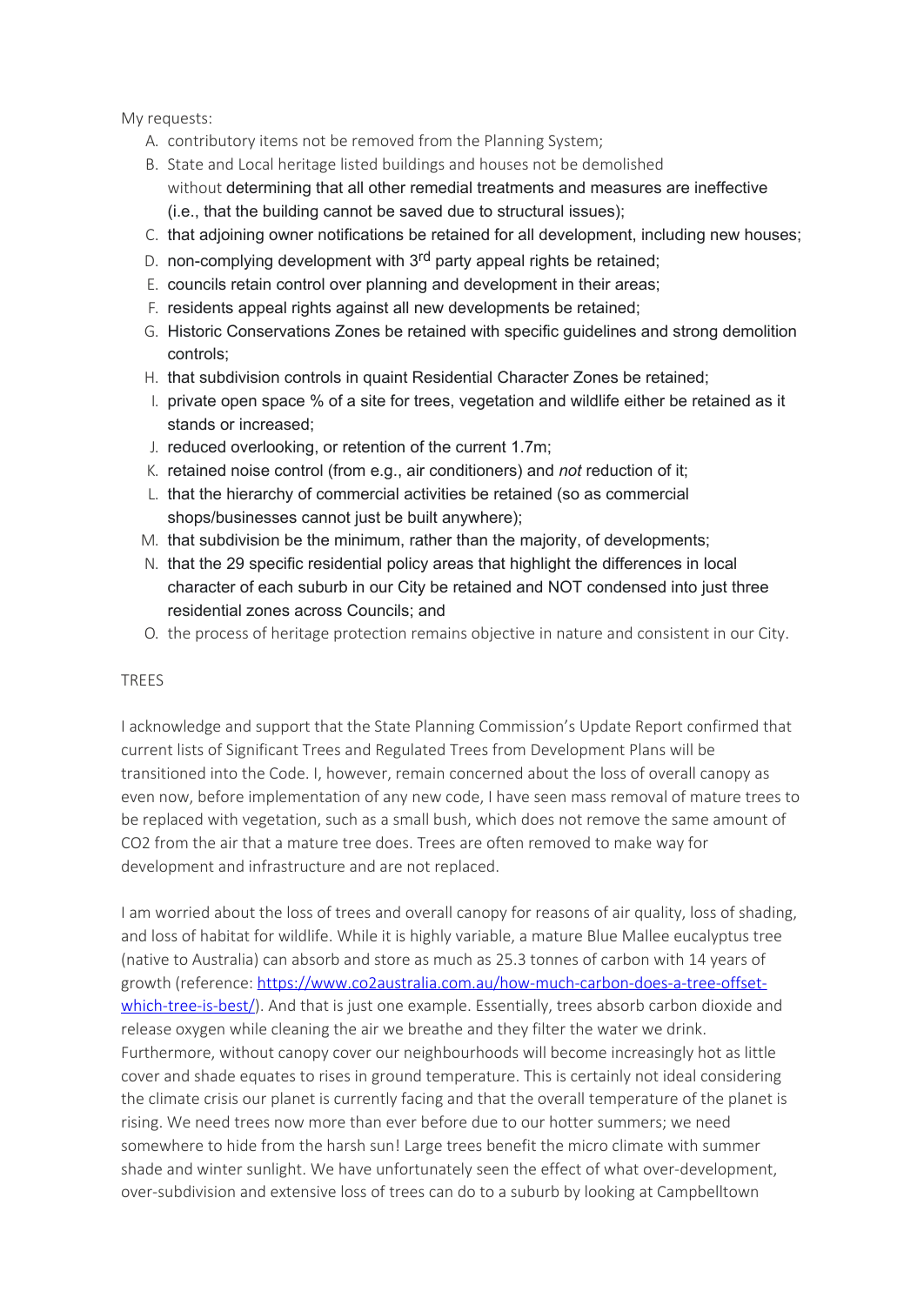which stands as an example – it is now the hottest suburb of Adelaide due to the extensive loss of canopy and they are now trying to rectify the terrible decisions that led to this. This is concerning seeing as urban heat is one of the biggest killers of people in the community (reference: [https://www.abc.net.au/news/2019-12-19/urban-heat-islands-impacting-australias](https://protect-au.mimecast.com/s/PlzzC91ZZ6hXo48CEQJQs?domain=abc.net.au)[most-vulnerable/11811274](https://protect-au.mimecast.com/s/PlzzC91ZZ6hXo48CEQJQs?domain=abc.net.au)). It is, therefore, not just a visual problem but also a public health problem. A leafy suburb can reduce the temperature by a few degrees compared to barren suburbs. Trees in Australia also provide habitat to over 80% of the world's biodiversity, a single tree in South Australia can be home to hundreds of species of insect, fungi, moss, mammals, and plants. We can help sustain biodiversity and habitat by ensuring trees are not only protected through development but that they are considered a **vital** part of town planning. Other benefits of trees in our suburbs include helping to contribute to residential amenity, mental health, and property values. All the benefits of keeping trees in our suburbs are too numerous to list!!

If you couldn't already tell, I support strengthening policy in the area of tree planting and landscaping for infill development. I do NOT support policy changes which will lead to inappropriate infill and a reduction in tree canopy, for example with the proposed smaller building sites. I would like to encourage change to the current practice of demolition teams removing all veneration (i.e. bulldozing the entire block back to a barren block of dirt) and, instead, please encourage developers to retain all vegetation where possible on a building site. It IS possible to retain existing trees and build around them, we have seen it done and it should be a priority to keep them.

## My requests:

- A. that the Code include a new Overlay which includes policy on urban green cover and climate change adaptation, specifically covering biodiversity;
- B. that the Code recognise that existing tree canopy is an intergenerational asset and a primary factor in micro-climate cooling which helps to sustain habitat, biodiversity and neighbourhood amenity;
- C. additional policy which recognises that all large trees, both indigenous and nonindigenous species, whether in rural or urban environments have economic value and should be retained until dying of natural causes;
- D. inclusion of specific policy regarding retention of Grey Box trees due to their endangered classification and the fact they often do not grow to a regulated tree size;
- E. that there is a requirement for at least one tree per development;
- F. that there is a requirement for a minimum % of all blocks of land to have permeable landscaped garden areas;
- G. that the Code encourage design guidelines to manage overshadowing and privacy / amenity issues; and
- H. amendment of the Proposed Regulated Trees Overlay to include:
	- a. reference to indigenous trees to the locality, important habitat for native fauna, part of a wildlife corridor of a remnant area of native vegetation and important to biodiversity of local area;
	- b. to change the test for retention of significant trees from "retained where they make an important visual contribution to local character and amenity" to "Significant Trees should be preserved";
	- c. in the case of significant trees, to include the test of "all other remedial treatments and measures have been determined to be ineffective"; and
	- d. to make all trees affecting development applications subject to public notification and consultation.